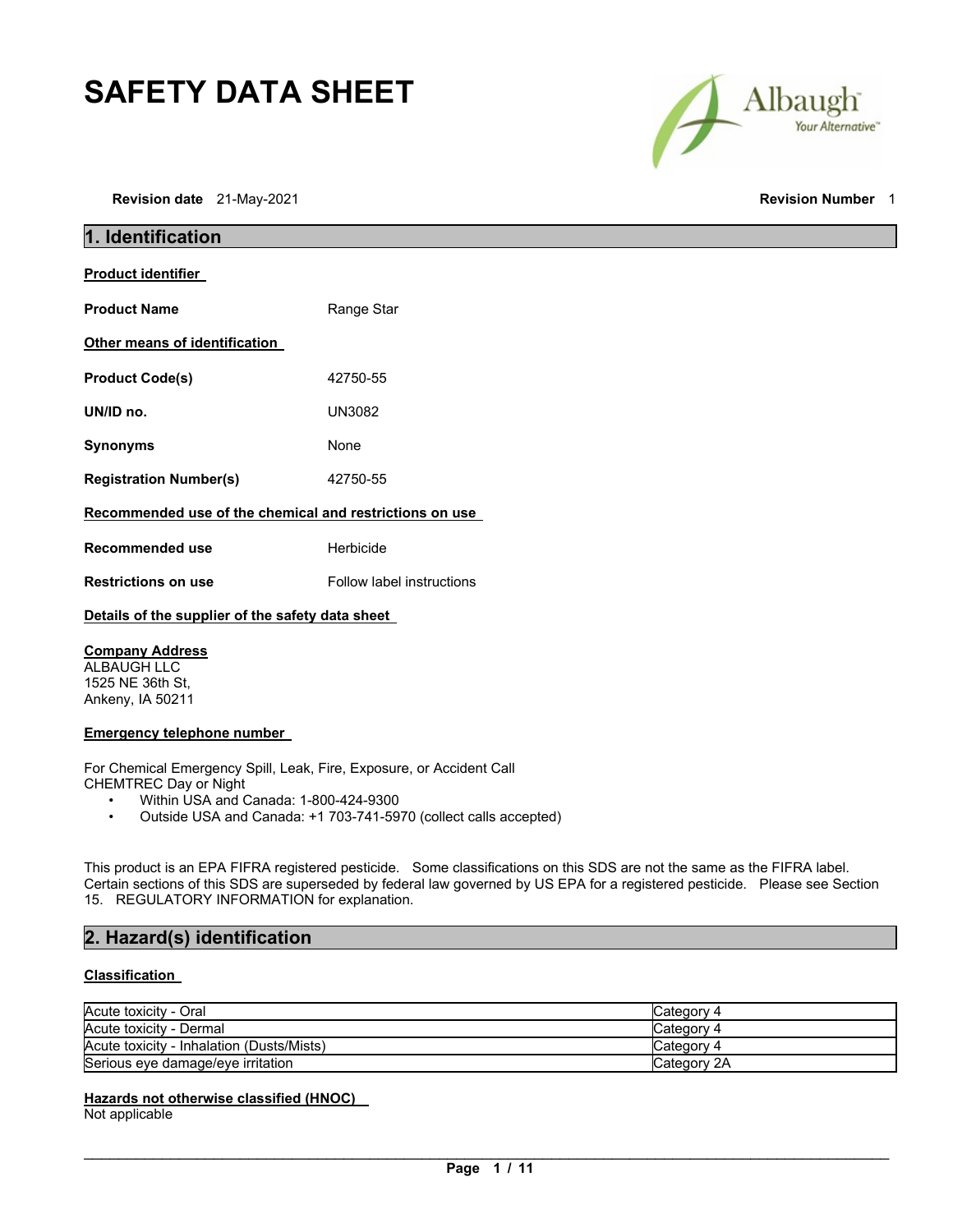| Label elements                                                         |                                                               |                       |                        |
|------------------------------------------------------------------------|---------------------------------------------------------------|-----------------------|------------------------|
| <b>Warning</b>                                                         |                                                               |                       |                        |
| <b>Hazard statements</b><br>Harmful if swallowed<br>Harmful if inhaled | Harmful in contact with skin<br>Causes serious eye irritation |                       |                        |
| $\sqrt{2}$                                                             |                                                               |                       |                        |
|                                                                        | Appearance No data available                                  | Physical state Liquid | Odor No data available |

\_\_\_\_\_\_\_\_\_\_\_\_\_\_\_\_\_\_\_\_\_\_\_\_\_\_\_\_\_\_\_\_\_\_\_\_\_\_\_\_\_\_\_\_\_\_\_\_\_\_\_\_\_\_\_\_\_\_\_\_\_\_\_\_\_\_\_\_\_\_\_\_\_\_\_\_\_\_\_\_\_\_\_\_\_\_\_\_\_\_\_\_\_

## **Precautionary Statements - Prevention**

Wash face, hands and any exposed skin thoroughly after handling Do not eat, drink or smoke when using this product Avoid breathing dust/fume/gas/mist/vapors/spray Use only outdoors or in a well-ventilated area Wear protective gloves/protective clothing/eye protection/face protection

## **Precautionary Statements - Response**

Specific treatment

IF IN EYES: Rinse cautiously with water for several minutes. Remove contact lenses, if present and easy to do. Continue rinsing If eye irritation persists: Get medical advice/attention IF ON SKIN: Wash with plenty of water and soap Call a POISON CENTER or doctor if you feel unwell Take off contaminated clothing and wash it before reuse IF INHALED: Remove person to fresh air and keep comfortable for breathing Call a POISON CENTER or doctor if you feel unwell IF SWALLOWED: Call a POISON CENTER or doctor if you feel unwell Rinse mouth

## **Precautionary Statements - Disposal**

Dispose of contents/container to an approved waste disposal plant

## **Unknown acute toxicity**

#### **Other information**

Causes mild skin irritation. Toxic to aquatic life with long lasting effects.

## **3. Composition/information on ingredients**

## **Substance**

Not applicable.

## **Mixture**

| Chemical name                 | CAS No             | Weight-%    | Active Ingredient |
|-------------------------------|--------------------|-------------|-------------------|
| Dimethylamine salt of 2.4-D   | 2008-39-1          | 34.63-36.77 |                   |
| Dimethylamine salt of Dicamba | 2300-66-5          | 11.78-13.02 |                   |
| Other Ingredients             | <b>PROPRIETARY</b> | >50.0       |                   |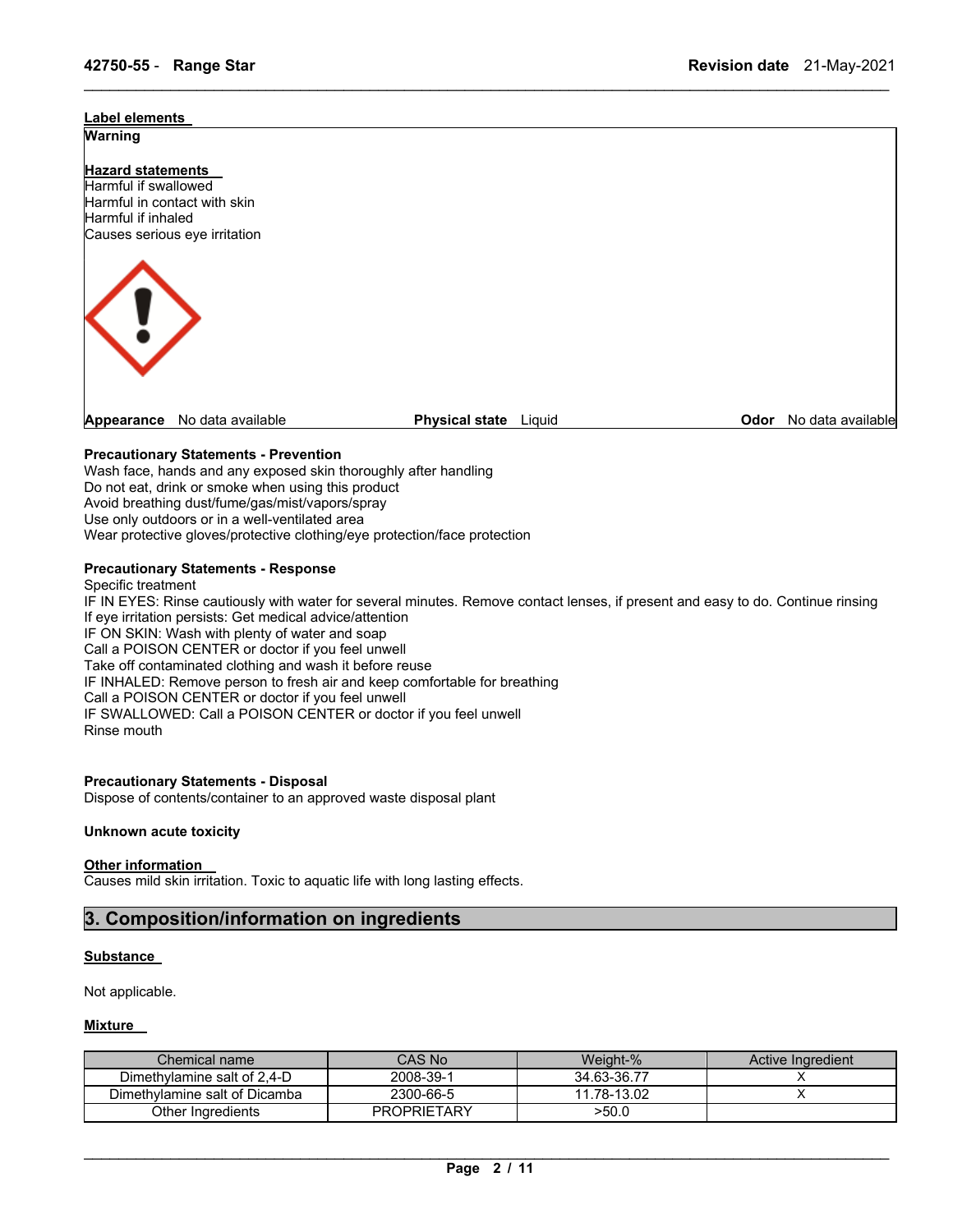\*The exact percentage (concentration) of composition has been withheld as a trade secret.

## **4. First-aid measures**

| Description of first aid measures |  |  |
|-----------------------------------|--|--|
|                                   |  |  |

| <b>General advice</b>                                                      | Show this safety data sheet to the doctor in attendance.                                                                                                                                                                                                                                                                 |  |
|----------------------------------------------------------------------------|--------------------------------------------------------------------------------------------------------------------------------------------------------------------------------------------------------------------------------------------------------------------------------------------------------------------------|--|
| <b>Inhalation</b>                                                          | Remove to fresh air. If symptoms persist, call a physician. If breathing has stopped, give<br>artificial respiration. Get medical attention immediately.                                                                                                                                                                 |  |
| Eye contact                                                                | Rinse immediately with plenty of water, also under the eyelids, for at least 15 minutes.<br>Remove contact lenses, if present and easy to do. Continue rinsing. Keep eye wide open<br>while rinsing. Do not rub affected area. Get medical attention if irritation develops and<br>persists.                             |  |
| <b>Skin contact</b>                                                        | Wash off immediately with plenty of water for at least 15 minutes. If symptoms persist, call a<br>physician.                                                                                                                                                                                                             |  |
| Ingestion                                                                  | Do NOT induce vomiting. Clean mouth with water and drink afterwards plenty of water.<br>Never give anything by mouth to an unconscious person. Get medical attention.                                                                                                                                                    |  |
| Self-protection of the first aider                                         | Ensure that medical personnel are aware of the material(s) involved, take precautions to<br>protect themselves and prevent spread of contamination. Avoid contact with skin, eyes or<br>clothing. Avoid breathing vapors or mists. Use personal protective equipment as required.<br>See section 8 for more information. |  |
| Most important symptoms and effects, both acute and delayed                |                                                                                                                                                                                                                                                                                                                          |  |
| <b>Symptoms</b>                                                            | May cause redness and tearing of the eyes. Burning sensation. Prolonged contact may<br>cause redness and irritation. Coughing and/ or wheezing. Difficulty in breathing.                                                                                                                                                 |  |
| Indication of any immediate medical attention and special treatment needed |                                                                                                                                                                                                                                                                                                                          |  |
| Note to physicians                                                         | Treat symptomatically.                                                                                                                                                                                                                                                                                                   |  |

\_\_\_\_\_\_\_\_\_\_\_\_\_\_\_\_\_\_\_\_\_\_\_\_\_\_\_\_\_\_\_\_\_\_\_\_\_\_\_\_\_\_\_\_\_\_\_\_\_\_\_\_\_\_\_\_\_\_\_\_\_\_\_\_\_\_\_\_\_\_\_\_\_\_\_\_\_\_\_\_\_\_\_\_\_\_\_\_\_\_\_\_\_

## **5. Fire-fighting measures**

| <b>Suitable Extinguishing Media</b>                                    | Use extinguishing measures that are appropriate to local circumstances and the<br>surrounding environment.<br>CAUTION: Use of water spray when fighting fire may be inefficient. |  |
|------------------------------------------------------------------------|----------------------------------------------------------------------------------------------------------------------------------------------------------------------------------|--|
| <b>Large Fire</b>                                                      |                                                                                                                                                                                  |  |
| Unsuitable extinguishing media                                         | Do not scatter spilled material with high pressure water streams.                                                                                                                |  |
| Specific hazards arising from the<br>chemical                          | No data available.                                                                                                                                                               |  |
| <b>Explosion data</b><br><b>Sensitivity to mechanical impact None.</b> |                                                                                                                                                                                  |  |
| Sensitivity to static discharge                                        | None.                                                                                                                                                                            |  |
| Special protective equipment for<br>fire-fighters                      | Firefighters should wear self-contained breathing apparatus and full firefighting turnout<br>gear. Use personal protection equipment.                                            |  |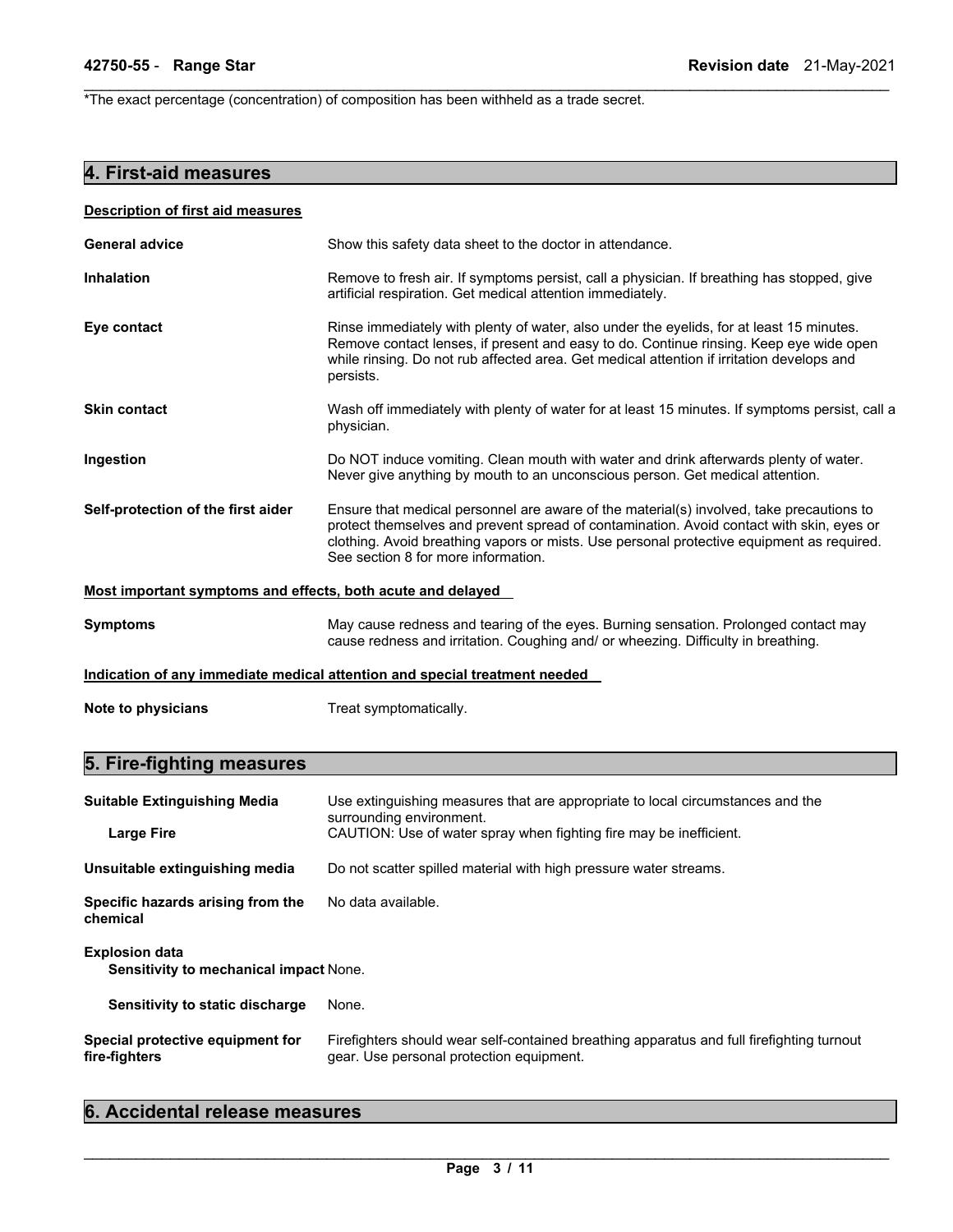## **Personal precautions, protective equipment and emergency procedures**

| <b>Personal precautions</b>                          | Avoid contact with skin, eyes or clothing. Ensure adequate ventilation. Use personal<br>protective equipment as required. Avoid breathing vapors or mists. |
|------------------------------------------------------|------------------------------------------------------------------------------------------------------------------------------------------------------------|
| Other information                                    | Refer to protective measures listed in Sections 7 and 8.                                                                                                   |
| Methods and material for containment and cleaning up |                                                                                                                                                            |
| <b>Methods for containment</b>                       | Prevent further leakage or spillage if safe to do so.                                                                                                      |

\_\_\_\_\_\_\_\_\_\_\_\_\_\_\_\_\_\_\_\_\_\_\_\_\_\_\_\_\_\_\_\_\_\_\_\_\_\_\_\_\_\_\_\_\_\_\_\_\_\_\_\_\_\_\_\_\_\_\_\_\_\_\_\_\_\_\_\_\_\_\_\_\_\_\_\_\_\_\_\_\_\_\_\_\_\_\_\_\_\_\_\_\_

## **Methods for cleaning up** Pick up and transfer to properly labeled containers.

## **7. Handling and storage**

## **Precautions for safe handling**

| Advice on safe handling | Handle in accordance with good industrial hygiene and safety practice. Avoid contact with<br>skin, eyes or clothing. Ensure adequate ventilation. Do not eat, drink or smoke when using<br>this product. Avoid breathing vapors or mists. In case of insufficient ventilation, wear<br>suitable respiratory equipment. |
|-------------------------|------------------------------------------------------------------------------------------------------------------------------------------------------------------------------------------------------------------------------------------------------------------------------------------------------------------------|
|                         |                                                                                                                                                                                                                                                                                                                        |

## **Conditions for safe storage, including any incompatibilities**

| <b>Storage Conditions</b> | Keep containers tightly closed in a dry, cool and well-ventilated place. Keep out of the reach |
|---------------------------|------------------------------------------------------------------------------------------------|
|                           | of children. Store locked up.                                                                  |

## **8. Exposure controls/personal protection**

## **Control parameters**

**Exposure Limits** The following ingredients are the only ingredients of the product above the cut-off level (or level that contributes to the hazard classification of the mixture) which have an exposure limit applicable in the region for which this safety data sheet is intended or other recommended limit. At this time, the other relevant constituents have no known exposure limits from the sources listed here.

## **Biological occupational exposure limits**

This product, as supplied, does not contain any hazardous materials with biological limits established by the region specific regulatory bodies

| Appropriate engineering controls |                                                                       |
|----------------------------------|-----------------------------------------------------------------------|
| <b>Engineering controls</b>      | <b>Showers</b><br>Eyewash stations<br>Ventilation systems.            |
|                                  | Individual protection measures, such as personal protective equipment |
| <b>Eye/face protection</b>       | Wear safety glasses with side shields (or goggles).                   |
| <b>Hand protection</b>           | Wear suitable gloves.                                                 |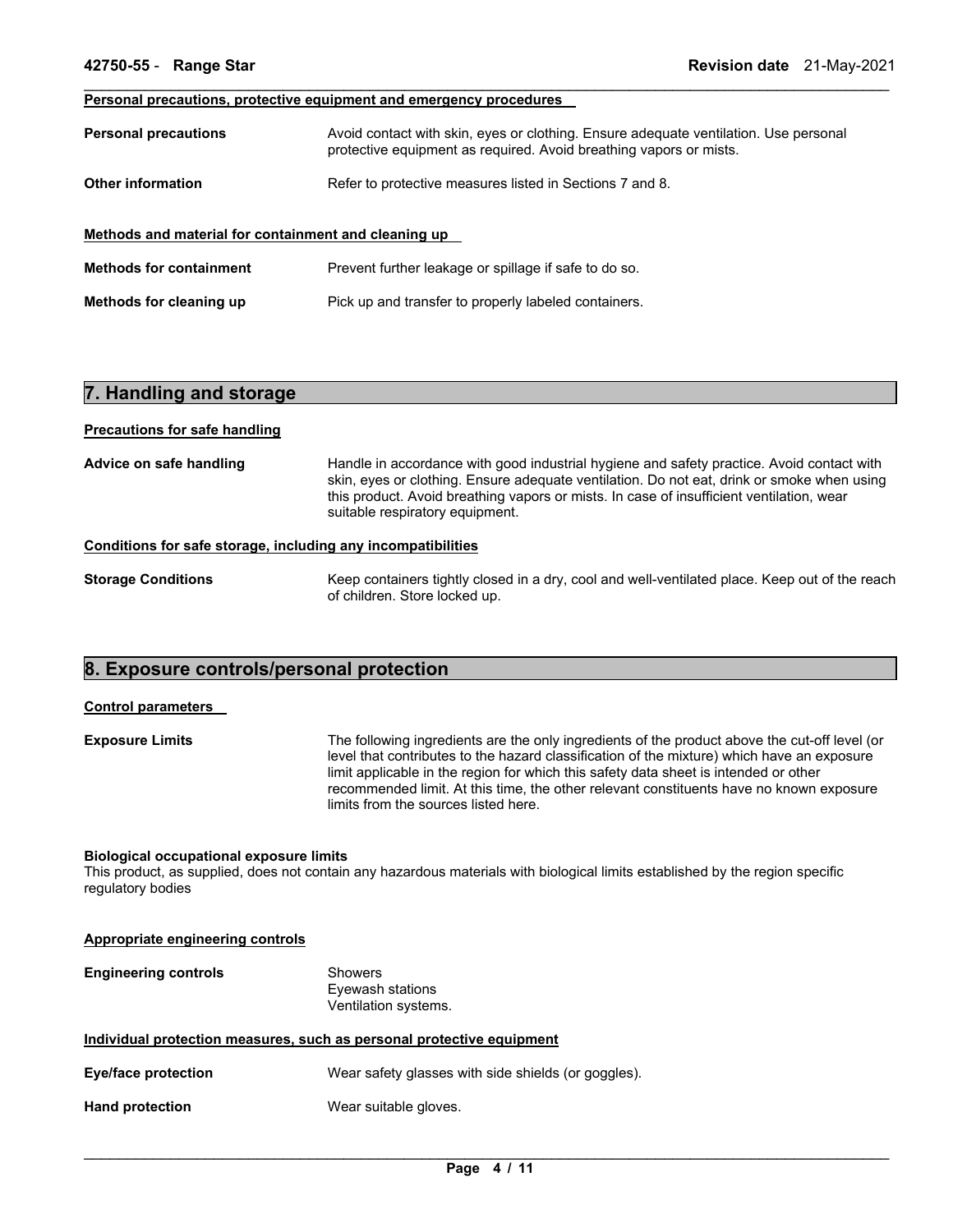| Skin and body protection              | Wear suitable protective clothing. Long sleeved clothing.                                                                                                                   |
|---------------------------------------|-----------------------------------------------------------------------------------------------------------------------------------------------------------------------------|
| <b>Respiratory protection</b>         | No protective equipment is needed under normal use conditions. If exposure limits are<br>exceeded or irritation is experienced, ventilation and evacuation may be required. |
| <b>General hygiene considerations</b> | Avoid contact with skin, eyes or clothing. Wear suitable gloves and eye/face protection. Do<br>not eat, drink or smoke when using this product.                             |

\_\_\_\_\_\_\_\_\_\_\_\_\_\_\_\_\_\_\_\_\_\_\_\_\_\_\_\_\_\_\_\_\_\_\_\_\_\_\_\_\_\_\_\_\_\_\_\_\_\_\_\_\_\_\_\_\_\_\_\_\_\_\_\_\_\_\_\_\_\_\_\_\_\_\_\_\_\_\_\_\_\_\_\_\_\_\_\_\_\_\_\_\_

## **9. Physical and chemical properties**

| Information on basic physical and chemical properties |                                                                                                     |                  |  |  |
|-------------------------------------------------------|-----------------------------------------------------------------------------------------------------|------------------|--|--|
| <b>Physical state</b>                                 | Liquid                                                                                              |                  |  |  |
| Appearance                                            | No data available                                                                                   |                  |  |  |
| Color                                                 | No data available                                                                                   |                  |  |  |
| Odor                                                  | No data available                                                                                   |                  |  |  |
| Odor threshold                                        | No data available                                                                                   |                  |  |  |
|                                                       |                                                                                                     |                  |  |  |
| <b>Property</b>                                       | <b>Values</b>                                                                                       | Remarks • Method |  |  |
| рH                                                    | 8.6 9.6                                                                                             |                  |  |  |
| Melting point / freezing point                        | No data available                                                                                   |                  |  |  |
| Boiling point / boiling range                         | No data available                                                                                   |                  |  |  |
| <b>Flash point</b>                                    | No data available                                                                                   |                  |  |  |
| <b>Evaporation rate</b>                               | No data available                                                                                   |                  |  |  |
| Flammability (solid, gas)                             | No data available                                                                                   |                  |  |  |
| <b>Flammability Limit in Air</b>                      |                                                                                                     |                  |  |  |
| <b>Upper flammability or explosive</b>                | No data available                                                                                   |                  |  |  |
| limits                                                |                                                                                                     |                  |  |  |
| Lower flammability or explosive                       | No data available                                                                                   |                  |  |  |
| limits                                                |                                                                                                     |                  |  |  |
| Vapor pressure                                        | 1.86 x 10-2 mPa (25 $^{\circ}$ C) (2,4-D acid)                                                      |                  |  |  |
|                                                       | 1.67 mPa (25°C) (Dicamba acid)                                                                      |                  |  |  |
| <b>Vapor density</b>                                  | No data available                                                                                   |                  |  |  |
| <b>Relative density</b>                               | No data available                                                                                   |                  |  |  |
| <b>Water solubility</b>                               | No data available                                                                                   |                  |  |  |
| Solubility(ies)                                       | Emulsifies                                                                                          |                  |  |  |
| <b>Partition coefficient</b>                          | $log Pow = 2.58 - 2.83$ (pH 1), 0.04 -                                                              |                  |  |  |
|                                                       | 0.33 (pH 5), -0.75 (pH 7) (2,4-D Acid)                                                              |                  |  |  |
|                                                       | log Pow = -0.55 (pH 5.0), -1.88 (pH                                                                 |                  |  |  |
|                                                       | 6.8), -1.9 (pH 8.9) (Dicamba acid)                                                                  |                  |  |  |
| <b>Autoignition temperature</b>                       | No data available                                                                                   |                  |  |  |
| <b>Decomposition temperature</b>                      |                                                                                                     |                  |  |  |
| <b>Kinematic viscosity</b>                            | 11.2 cSt (25C)                                                                                      |                  |  |  |
| <b>Dynamic viscosity</b>                              | No data available                                                                                   |                  |  |  |
|                                                       |                                                                                                     |                  |  |  |
| <b>Other information</b>                              |                                                                                                     |                  |  |  |
| <b>Explosive properties</b>                           | No data available                                                                                   |                  |  |  |
| <b>Oxidizing properties</b>                           | No data available                                                                                   |                  |  |  |
| <b>Softening point</b>                                | No data available                                                                                   |                  |  |  |
| Molecular weight                                      | No data available                                                                                   |                  |  |  |
| <b>VOC Content (%)</b>                                | No data available                                                                                   |                  |  |  |
| <b>Liquid Density</b>                                 | $1.15 - 1.19*$                                                                                      |                  |  |  |
| <b>Bulk density</b>                                   | No data available                                                                                   |                  |  |  |
|                                                       | *Listed density is an approximate value and does not necessarily represent that of a specific batch |                  |  |  |

## **10. Stability and reactivity**

**Reactivity No data available.** 

**Chemical stability Stable under normal conditions.**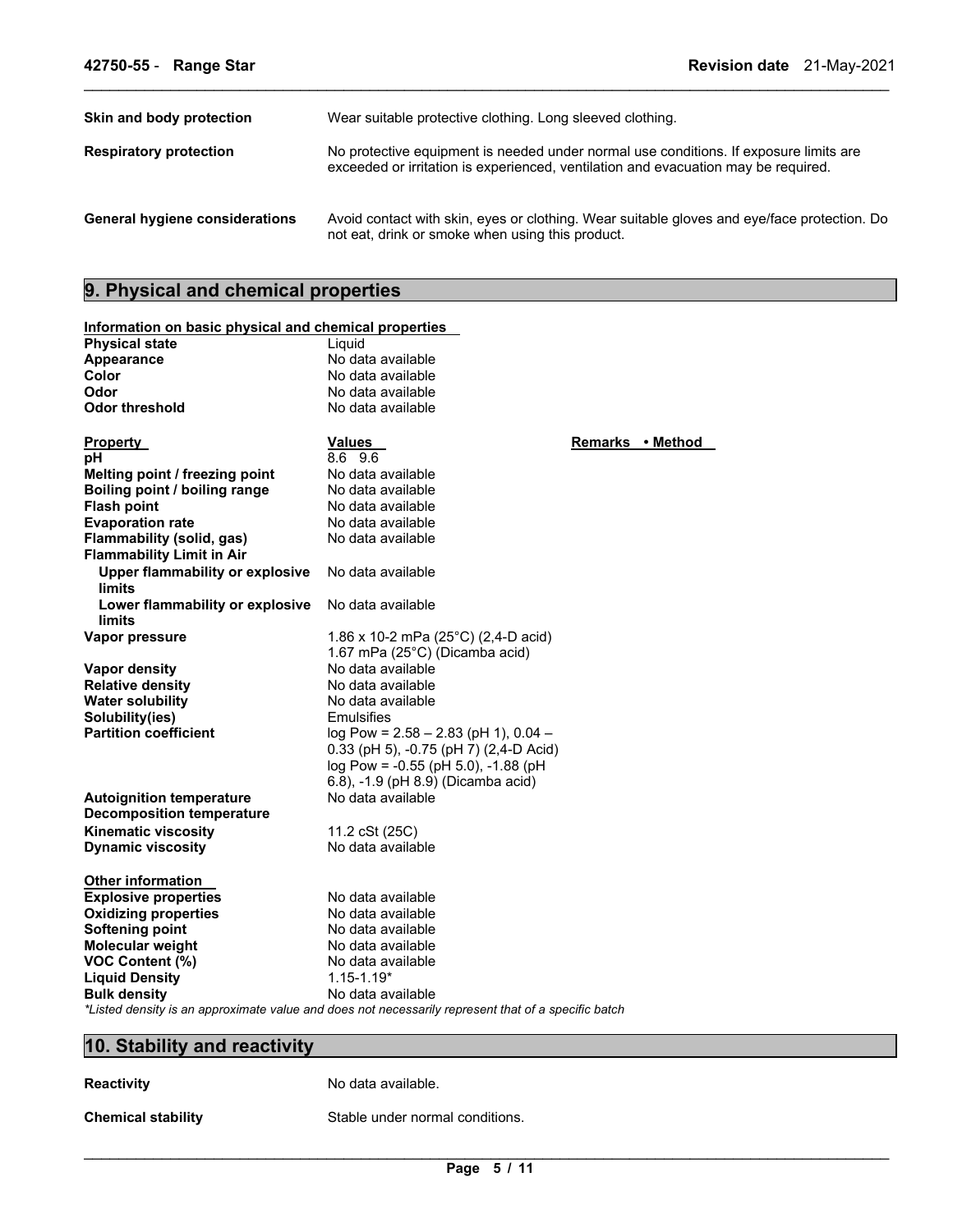**Possibility of hazardous reactions** None under normal processing.

**Conditions to avoid Excessive heat.** 

**Incompatible materials None known based on information supplied.** 

**Hazardous decomposition products** None known based on information supplied.

## **11. Toxicological information**

## **Information on likely routes of exposure**

#### **Product Information**

| <b>Inhalation</b>   | Specific test data for the substance or mixture is not available. May cause irritation of<br>respiratory tract. Harmful by inhalation. (based on components).                                                                                                                               |
|---------------------|---------------------------------------------------------------------------------------------------------------------------------------------------------------------------------------------------------------------------------------------------------------------------------------------|
| Eye contact         | Specific test data for the substance or mixture is not available. Causes serious eye<br>irritation. (based on components). May cause redness, itching, and pain.                                                                                                                            |
| <b>Skin contact</b> | Specific test data for the substance or mixture is not available. May cause irritation.<br>Prolonged contact may cause redness and irritation. May be absorbed through the skin in<br>harmful amounts. Causes mild skin irritation. Harmful in contact with skin. (based on<br>components). |
| Ingestion           | Specific test data for the substance or mixture is not available. Ingestion may cause<br>gastrointestinal irritation, nausea, vomiting and diarrhea. Harmful if swallowed. (based on<br>components).                                                                                        |
|                     | Symptoms related to the physical, chemical and toxicological characteristics                                                                                                                                                                                                                |
| <b>Symptoms</b>     | May cause redness and tearing of the eyes. Prolonged contact may cause redness and                                                                                                                                                                                                          |

\_\_\_\_\_\_\_\_\_\_\_\_\_\_\_\_\_\_\_\_\_\_\_\_\_\_\_\_\_\_\_\_\_\_\_\_\_\_\_\_\_\_\_\_\_\_\_\_\_\_\_\_\_\_\_\_\_\_\_\_\_\_\_\_\_\_\_\_\_\_\_\_\_\_\_\_\_\_\_\_\_\_\_\_\_\_\_\_\_\_\_\_\_

irritation. Coughing and/ or wheezing.

## **Acute toxicity**

**Numerical measures of toxicity**

## **The following values are calculated based on chapter 3.1 of the GHS document**

## **Unknown acute toxicity**

| Oral LD50<br>Dermal LD50<br><b>Inhalation LC50</b><br><b>Component Information</b> | 1,800 mg/kg<br>> 2,000 mg/kg<br>$> 2.07$ mg/l |
|------------------------------------------------------------------------------------|-----------------------------------------------|
| <b>Chemical name</b>                                                               | Oral LD50                                     |
| Dimethylamine salt of 2 1-D                                                        | $=$ 625 malka (Rat)                           |

| Chemical name                 | Oral LD50             | Dermal LD50                  | Inhalation LC50 |
|-------------------------------|-----------------------|------------------------------|-----------------|
| Dimethylamine salt of 2,4-D   | $= 625$ mg/kg (Rat)   | $= 2115$ mg/kg (Rabbit)      |                 |
| 2008-39-1                     |                       |                              |                 |
| Dimethylamine salt of Dicamba | = 1267 mg/kg<br>(Rat) | > 2000 mg/kg<br>(Rabbit) > 2 |                 |
| 2300-66-5                     | = 2629 mg/kg<br>(Rat) | Rabbit)<br>g/kg              |                 |
|                               |                       |                              |                 |

## **Delayed and immediate effects as well as chronic effects from short and long-term exposure**

**Skin corrosion/irritation May cause skin irritation.** 

**Serious eye damage/eye irritation** Causes serious eye irritation.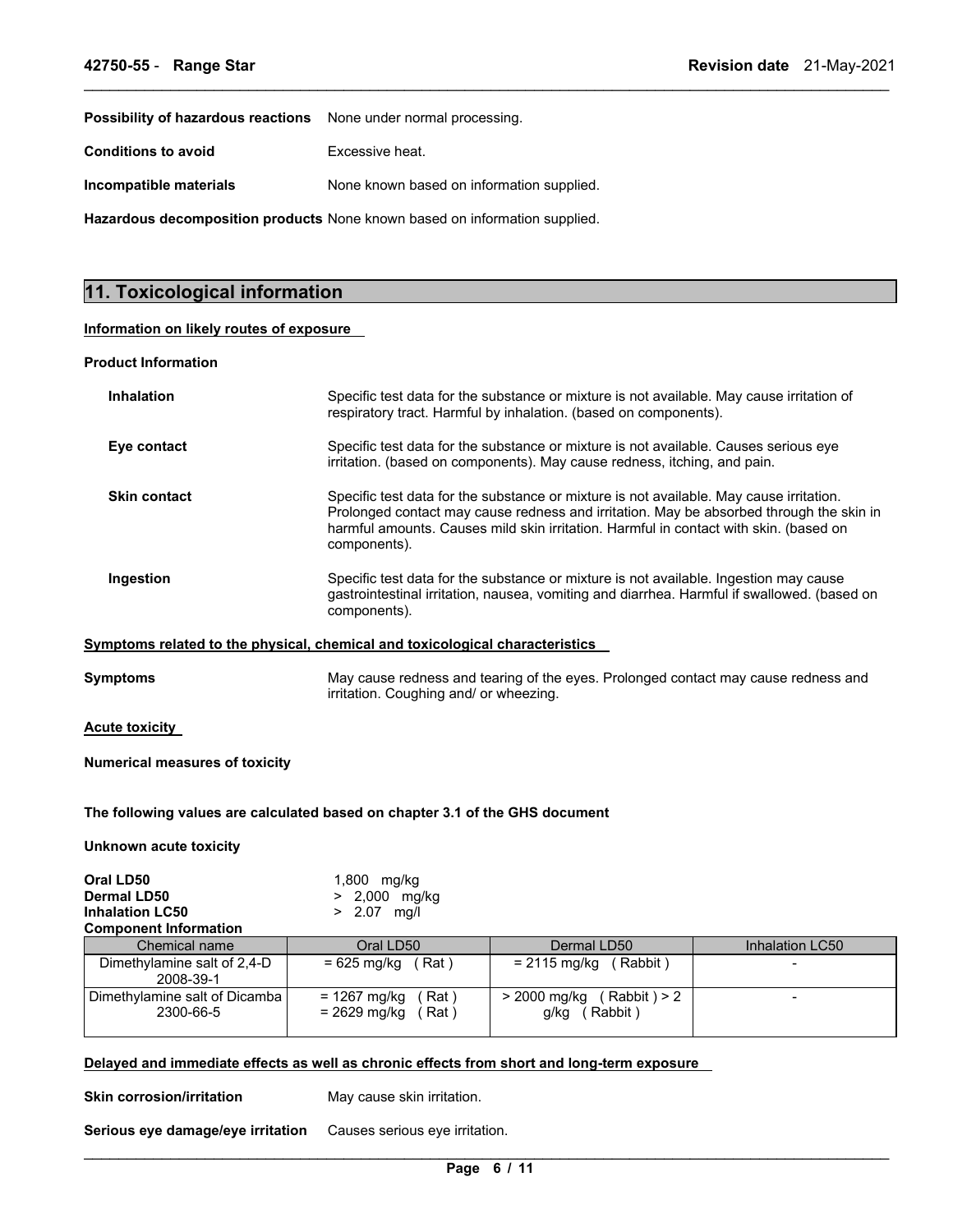| Respiratory or skin sensitization | Did not cause sensitization on laboratory animals. |
|-----------------------------------|----------------------------------------------------|
| Germ cell mutagenicity            | No data available.                                 |
| Carcinogenicity                   | No data available.                                 |
| <b>Reproductive toxicity</b>      | No data available.                                 |
|                                   |                                                    |
| <b>STOT - single exposure</b>     | No data available.                                 |
| <b>STOT</b> - repeated exposure   | No data available.                                 |
| Target organ effects              | Respiratory system, Eyes, Skin.                    |
| <b>Aspiration hazard</b>          | No data available.                                 |
| Other adverse effects             | No data available.                                 |
| Interactive effects               | No data available.                                 |

## **12. Ecological information**

**Ecotoxicity Toxic to aquatic life with long lasting effects.** 

| Chemical name                                 | Algae/aquatic plants |                                    | Fish                                     | Toxicity to<br>microorganisms | Crustacea |
|-----------------------------------------------|----------------------|------------------------------------|------------------------------------------|-------------------------------|-----------|
| Dimethylamine salt of<br>$2.4-D$<br>2008-39-1 |                      |                                    | LC50: =326mg/L (96h,<br>Cyprinus carpio) | $\overline{\phantom{0}}$      |           |
| <b>Persistence and degradability</b>          |                      | No data available.                 |                                          |                               |           |
| <b>Bioaccumulation</b>                        |                      | There is no data for this product. |                                          |                               |           |
|                                               |                      |                                    |                                          |                               |           |

\_\_\_\_\_\_\_\_\_\_\_\_\_\_\_\_\_\_\_\_\_\_\_\_\_\_\_\_\_\_\_\_\_\_\_\_\_\_\_\_\_\_\_\_\_\_\_\_\_\_\_\_\_\_\_\_\_\_\_\_\_\_\_\_\_\_\_\_\_\_\_\_\_\_\_\_\_\_\_\_\_\_\_\_\_\_\_\_\_\_\_\_\_

| Other adverse effects | No data available. |
|-----------------------|--------------------|
|                       |                    |

| 13. Disposal considerations            |                                                                                                                    |  |
|----------------------------------------|--------------------------------------------------------------------------------------------------------------------|--|
| Waste treatment methods                |                                                                                                                    |  |
| Waste from residues/unused<br>products | Dispose of in accordance with local regulations. Dispose of waste in accordance with<br>environmental legislation. |  |
| <b>Contaminated packaging</b>          | Do not reuse empty containers.                                                                                     |  |
| <b>US EPA Waste Number</b>             | U092 U240                                                                                                          |  |
| $\sim$ $-$                             |                                                                                                                    |  |

## **14. Transport information**

**DOT** 

| UN/ID no.                  | UN3082                                              |
|----------------------------|-----------------------------------------------------|
| Proper shipping name       | Environmentally hazardous substance, liquid, n.o.s. |
| Transport hazard class(es) |                                                     |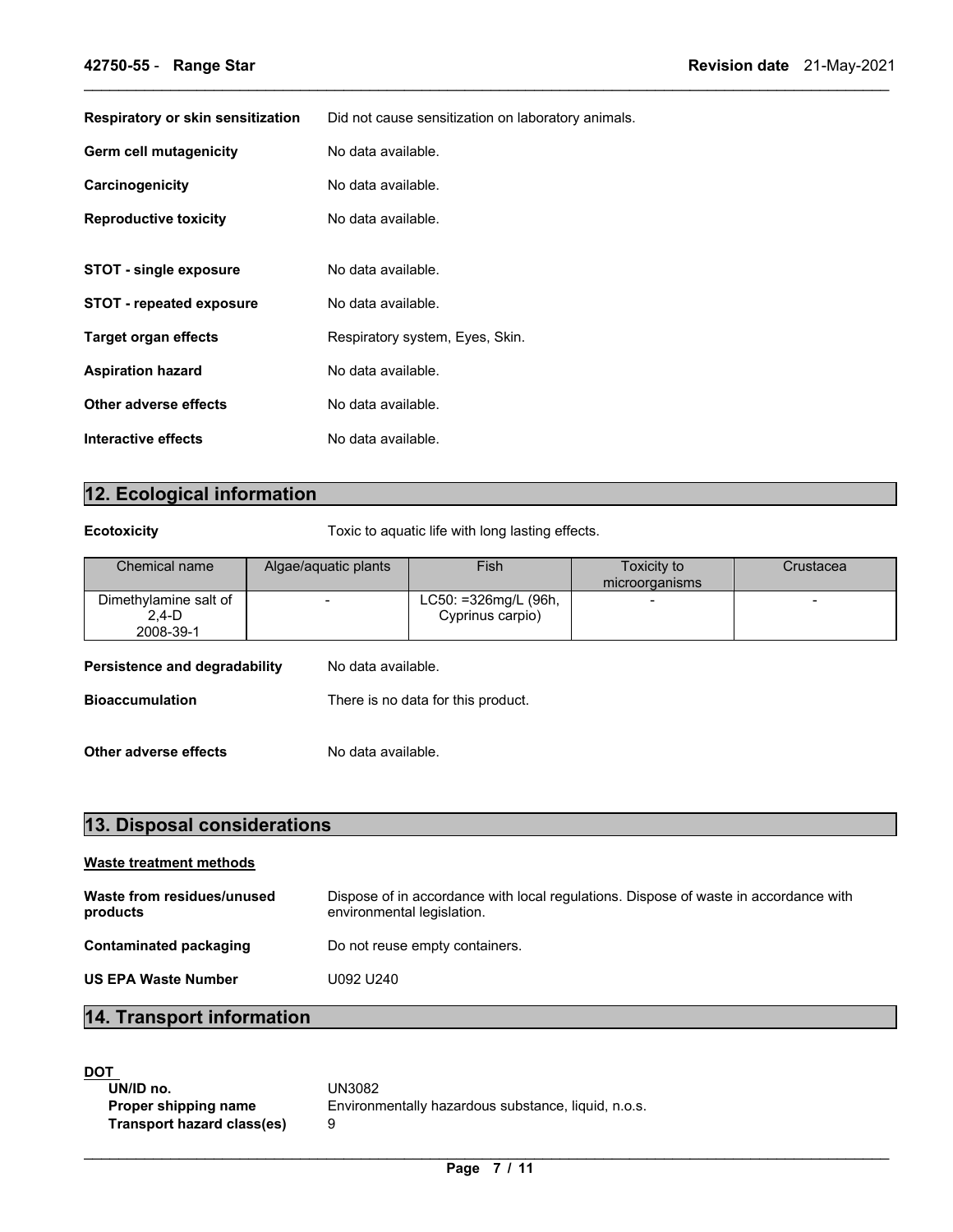| <b>Packing group</b>              | Ш                                                                                                         |
|-----------------------------------|-----------------------------------------------------------------------------------------------------------|
| DOT reportable quantity - Ibs     | 100                                                                                                       |
| <b>Special Provisions</b>         | 8, 146, 173, 335, IB3, T4, TP1, TP29                                                                      |
| <b>DOT Marine Pollutant</b>       |                                                                                                           |
| <b>Marine pollutant</b>           | Dimethylamine salt of 2,4-D                                                                               |
| <b>Description</b>                | UN3082, Environmentally hazardous substance, liquid, n.o.s. (Dimethylamine salt of                        |
|                                   | 2,4-D), 9, III, Marine pollutant                                                                          |
| TDG                               |                                                                                                           |
| UN/ID no.                         | <b>UN3082</b>                                                                                             |
| Proper shipping name              | Environmentally hazardous substance, liquid, n.o.s.                                                       |
| Transport hazard class(es)        | 9                                                                                                         |
| <b>Packing group</b>              | $\mathbf{III}$                                                                                            |
| <b>Special Provisions</b>         | 16, 99                                                                                                    |
| <b>Marine pollutant</b>           | Dimethylamine salt of 2,4-D.                                                                              |
| <b>Description</b>                | UN3082, Environmentally hazardous substance, liquid, n.o.s. (Dimethylamine salt of                        |
|                                   | $2,4-D$ ), 9, III                                                                                         |
|                                   |                                                                                                           |
| MEX<br>UN/ID no.                  | <b>UN3082</b>                                                                                             |
| Proper shipping name              | Environmentally hazardous substance, liquid, n.o.s.                                                       |
| Transport hazard class(es)        | 9                                                                                                         |
| <b>Special Provisions</b>         | 274, 331, 335                                                                                             |
| <b>Packing group</b>              | Ш                                                                                                         |
| <b>Description</b>                |                                                                                                           |
|                                   | UN3082, Environmentally hazardous substance, liquid, n.o.s. (Dimethylamine salt of<br>$2,4-D$ ), $9,$ III |
|                                   |                                                                                                           |
| ICAO (air)                        |                                                                                                           |
| UN/ID no.                         | <b>UN3082</b>                                                                                             |
| <b>Transport hazard class(es)</b> | 9                                                                                                         |
| <b>Packing group</b>              | Ш                                                                                                         |
| <b>Special Provisions</b>         | A97, A158, A197, A215                                                                                     |
| IATA                              |                                                                                                           |
| UN number or ID number            | <b>UN3082</b>                                                                                             |
| <b>Transport hazard class(es)</b> | 9                                                                                                         |
| Packing group                     | Ш                                                                                                         |
| <b>ERG Code</b>                   | 9L                                                                                                        |
| <b>Special Provisions</b>         | A97, A158, A197                                                                                           |
|                                   |                                                                                                           |
| IMDG                              |                                                                                                           |
| UN number or ID number            | <b>UN3082</b>                                                                                             |
| <b>Transport hazard class(es)</b> | 9                                                                                                         |
| Packing group                     | Ш                                                                                                         |
| EmS-No                            | F-A, S-F                                                                                                  |
| <b>Special Provisions</b>         | 274, 335, 969                                                                                             |
| <u>RID</u>                        |                                                                                                           |
| UN number                         | <b>UN3082</b>                                                                                             |
| UN proper shipping name           | Environmentally hazardous substance, liquid, n.o.s.                                                       |
| <b>Transport hazard class(es)</b> | 9                                                                                                         |
| <b>Packing group</b>              | III                                                                                                       |
| <b>Classification code</b>        | M6                                                                                                        |
| <b>Special Provisions</b>         | 274, 335, 375, 601                                                                                        |
| <b>Description</b>                | UN3082, Environmentally hazardous substance, liquid, n.o.s. (Dimethylamine salt of                        |
|                                   | $2,4-D$ ), 9, III                                                                                         |
| Labels                            | 9                                                                                                         |
|                                   |                                                                                                           |
| ADR                               |                                                                                                           |
| UN number or ID number            | <b>UN3082</b>                                                                                             |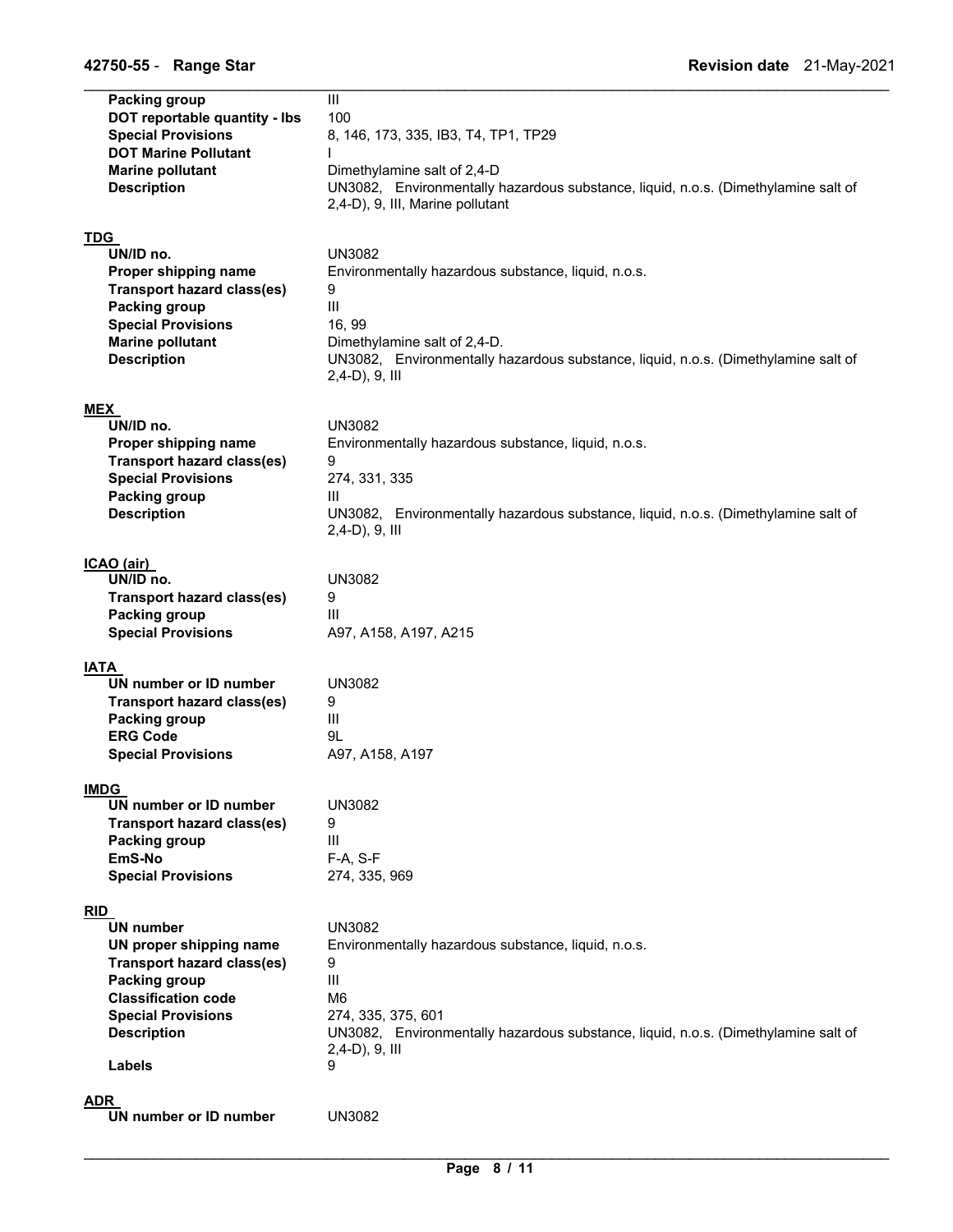| UN proper shipping name        | Environmentally hazardous substance, liquid, n.o.s.                                |
|--------------------------------|------------------------------------------------------------------------------------|
| Transport hazard class(es)     | 9                                                                                  |
| Packing group                  | Ш                                                                                  |
| <b>Classification code</b>     | M <sub>6</sub>                                                                     |
| <b>Tunnel restriction code</b> | $(-)$                                                                              |
| <b>Special Provisions</b>      | 274, 335, 601, 375                                                                 |
| <b>Description</b>             | UN3082, Environmentally hazardous substance, liquid, n.o.s. (Dimethylamine salt of |
|                                | $2,4-D$ , 9, III, $(-)$                                                            |
| Labels                         | 9                                                                                  |
|                                |                                                                                    |
| ADN                            |                                                                                    |
| <b>UN number</b>               | <b>UN3082</b>                                                                      |
| UN proper shipping name        | Environmentally hazardous substance, liquid, n.o.s.                                |
| Transport hazard class(es)     | 9                                                                                  |
| Packing group                  | Ш                                                                                  |
| <b>Classification code</b>     | M <sub>6</sub>                                                                     |
| <b>Special Provisions</b>      | 274, 335, 375, 601                                                                 |
| <b>Description</b>             | UN3082, Environmentally hazardous substance, liquid, n.o.s. (Dimethylamine salt of |
|                                | $(2,4-D)$ , 9, III                                                                 |
| Hazard label(s)                | 9                                                                                  |
| <b>Equipment Requirements</b>  | PP                                                                                 |
|                                |                                                                                    |

## **15. Regulatory information**

**U.S. EPA Label Information** 

### **EPA Pesticide Registration Number** 42750-55

**EPA Pesticide Label** Danger. Corrosive. Causes irreversible eye damage.

## **International Inventories**

| TSCA                 | Does not comply |
|----------------------|-----------------|
| <b>DSL/NDSL</b>      | Does not comply |
| <b>EINECS/ELINCS</b> | Does not comply |
| ENCS                 | Does not comply |
| IECSC                | Does not comply |
| KECL                 | Does not comply |
| PICCS                | Does not comply |
| AICS.                | Does not comply |
|                      |                 |

**Legend:** 

**TSCA** - United States Toxic Substances Control Act Section 8(b) Inventory

**DSL/NDSL** - Canadian Domestic Substances List/Non-Domestic Substances List

**EINECS/ELINCS** - European Inventory of Existing Chemical Substances/European List of Notified Chemical Substances

**ENCS** - Japan Existing and New Chemical Substances

**IECSC** - China Inventory of Existing Chemical Substances

**KECL** - Korean Existing and Evaluated Chemical Substances

**PICCS** - Philippines Inventory of Chemicals and Chemical Substances

**AICS** - Australian Inventory of Chemical Substances

## **US Federal Regulations**

## **SARA 313**

Section 313 of Title III of the Superfund Amendments and Reauthorization Act of 1986 (SARA). This product contains a chemical or chemicals which are subject to the reporting requirements of the Act and Title 40 of the Code of Federal Regulations, Part 372.

| Chemical name                                | י י<br>Values<br>hreshold<br>הור.<br>70 |
|----------------------------------------------|-----------------------------------------|
| 2300-66-5<br>Dimethylamine salt of Dicamba - | ں.                                      |

## **SARA 311/312 Hazard Categories**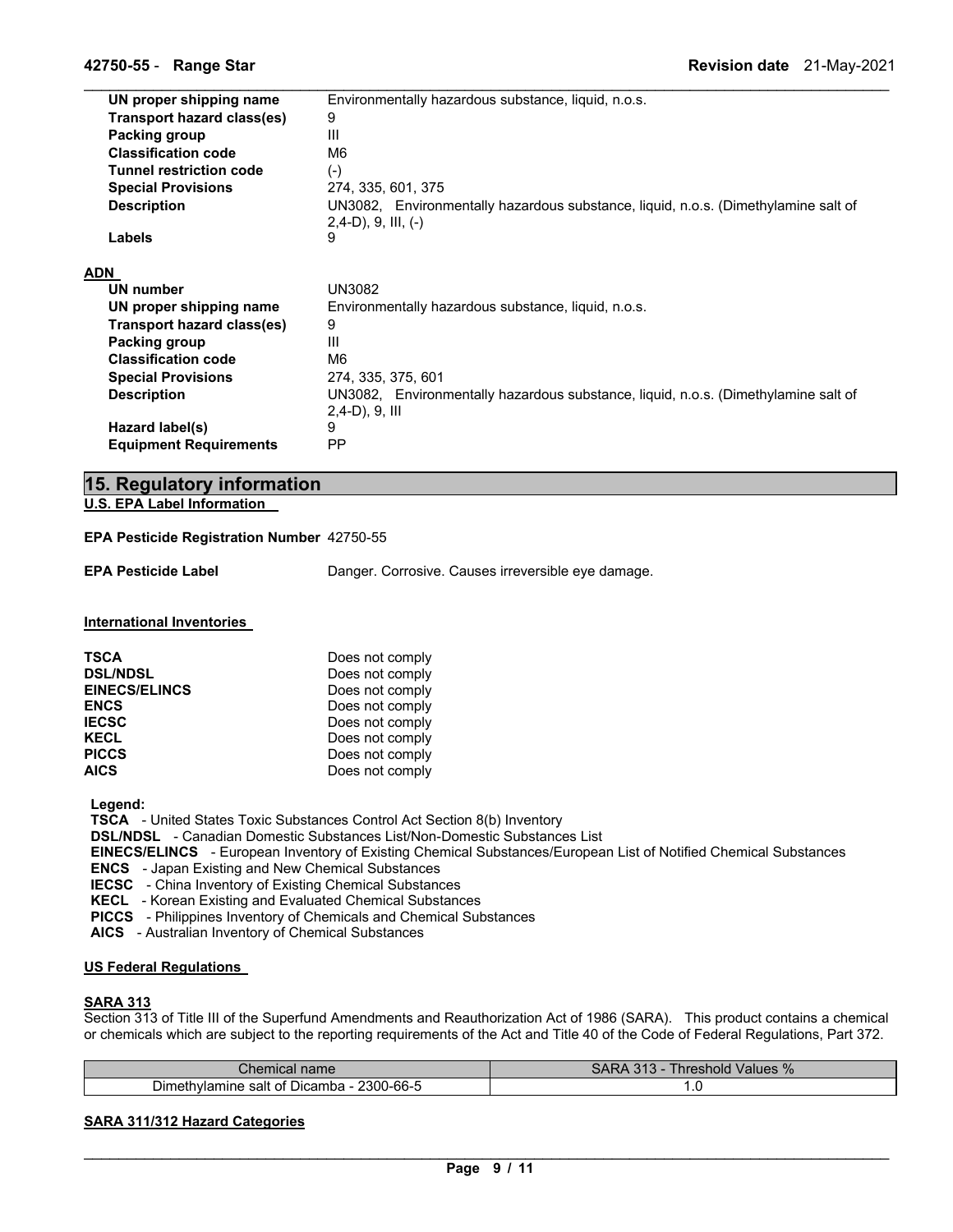Should this product meet EPCRA 311/312 Tier reporting criteria at 40 CFR 370, refer to Section 2 of this SDS for appropriate classifications.

\_\_\_\_\_\_\_\_\_\_\_\_\_\_\_\_\_\_\_\_\_\_\_\_\_\_\_\_\_\_\_\_\_\_\_\_\_\_\_\_\_\_\_\_\_\_\_\_\_\_\_\_\_\_\_\_\_\_\_\_\_\_\_\_\_\_\_\_\_\_\_\_\_\_\_\_\_\_\_\_\_\_\_\_\_\_\_\_\_\_\_\_\_

#### **CWA (Clean Water Act)**

This product does not contain any substances regulated as pollutants pursuant to the Clean Water Act (40 CFR 122.21 and 40 CFR 122.42).

## **CERCLA**

This material, as supplied, contains one or more substances regulated as a hazardous substance under the Comprehensive Environmental Response Compensation and Liability Act (CERCLA) (40 CFR 302).

| $\mathcal C$ hemical name   | Hazardous Substances RQs | <b>Extremely Hazardous Substances RQs</b> |
|-----------------------------|--------------------------|-------------------------------------------|
| Dimethylamine salt of 2,4-D | 100 lb                   |                                           |
| 2008-39-1                   |                          |                                           |

## **US State Regulations**

## **California Proposition 65**

This product does not contain any Proposition 65 chemicals.

## **U.S. State Right-to-Know Regulations**

| Chemical name                              | New Jersey | <b>Massachusetts</b>     | Pennsylvania |
|--------------------------------------------|------------|--------------------------|--------------|
| Water<br>7732-18-5                         |            |                          |              |
| Dimethylamine salt of Dicamba<br>2300-66-5 |            | $\overline{\phantom{0}}$ | -            |

| 16. Other information                                                                                                                                                                                                                                                                                                                                                                                                                                                                                                                                                                                                                                                                                                                                                                                                                                                                                                                                                                                                                                |  |                                      |  |                                                |  |                                                   |  |                                                                       |  |
|------------------------------------------------------------------------------------------------------------------------------------------------------------------------------------------------------------------------------------------------------------------------------------------------------------------------------------------------------------------------------------------------------------------------------------------------------------------------------------------------------------------------------------------------------------------------------------------------------------------------------------------------------------------------------------------------------------------------------------------------------------------------------------------------------------------------------------------------------------------------------------------------------------------------------------------------------------------------------------------------------------------------------------------------------|--|--------------------------------------|--|------------------------------------------------|--|---------------------------------------------------|--|-----------------------------------------------------------------------|--|
| <b>NFPA</b><br><b>HMIS</b>                                                                                                                                                                                                                                                                                                                                                                                                                                                                                                                                                                                                                                                                                                                                                                                                                                                                                                                                                                                                                           |  | Health hazards 3<br>Health hazards 3 |  | <b>Flammability 0</b><br><b>Flammability 0</b> |  | <b>Instability</b> 0<br><b>Physical hazards</b> 0 |  | <b>Physical and chemical</b><br>properties -<br>Personal protection X |  |
| Key or legend to abbreviations and acronyms used in the safety data sheet<br>Legend Section 8: EXPOSURE CONTROLS/PERSONAL PROTECTION<br>TWA<br>TWA (time-weighted average)<br>STEL<br>STEL (Short Term Exposure Limit)<br>$\ast$<br>Maximum limit value<br>Ceiling<br>Skin designation                                                                                                                                                                                                                                                                                                                                                                                                                                                                                                                                                                                                                                                                                                                                                               |  |                                      |  |                                                |  |                                                   |  |                                                                       |  |
| Key literature references and sources for data used to compile the SDS<br>Agency for Toxic Substances and Disease Registry (ATSDR)<br>U.S. Environmental Protection Agency ChemView Database<br>European Food Safety Authority (EFSA)<br>EPA (Environmental Protection Agency)<br>Acute Exposure Guideline Level(s) (AEGL(s))<br>U.S. Environmental Protection Agency Federal Insecticide, Fungicide, and Rodenticide Act<br>U.S. Environmental Protection Agency High Production Volume Chemicals<br>Food Research Journal<br>Hazardous Substance Database<br>International Uniform Chemical Information Database (IUCLID)<br>Japan GHS Classification<br>Australia National Industrial Chemicals Notification and Assessment Scheme (NICNAS)<br>NIOSH (National Institute for Occupational Safety and Health)<br>National Library of Medicine's ChemID Plus (NLM CIP)<br>National Library of Medicine's PubMed database (NLM PUBMED)<br>National Toxicology Program (NTP)<br>New Zealand's Chemical Classification and Information Database (CCID) |  |                                      |  |                                                |  |                                                   |  |                                                                       |  |